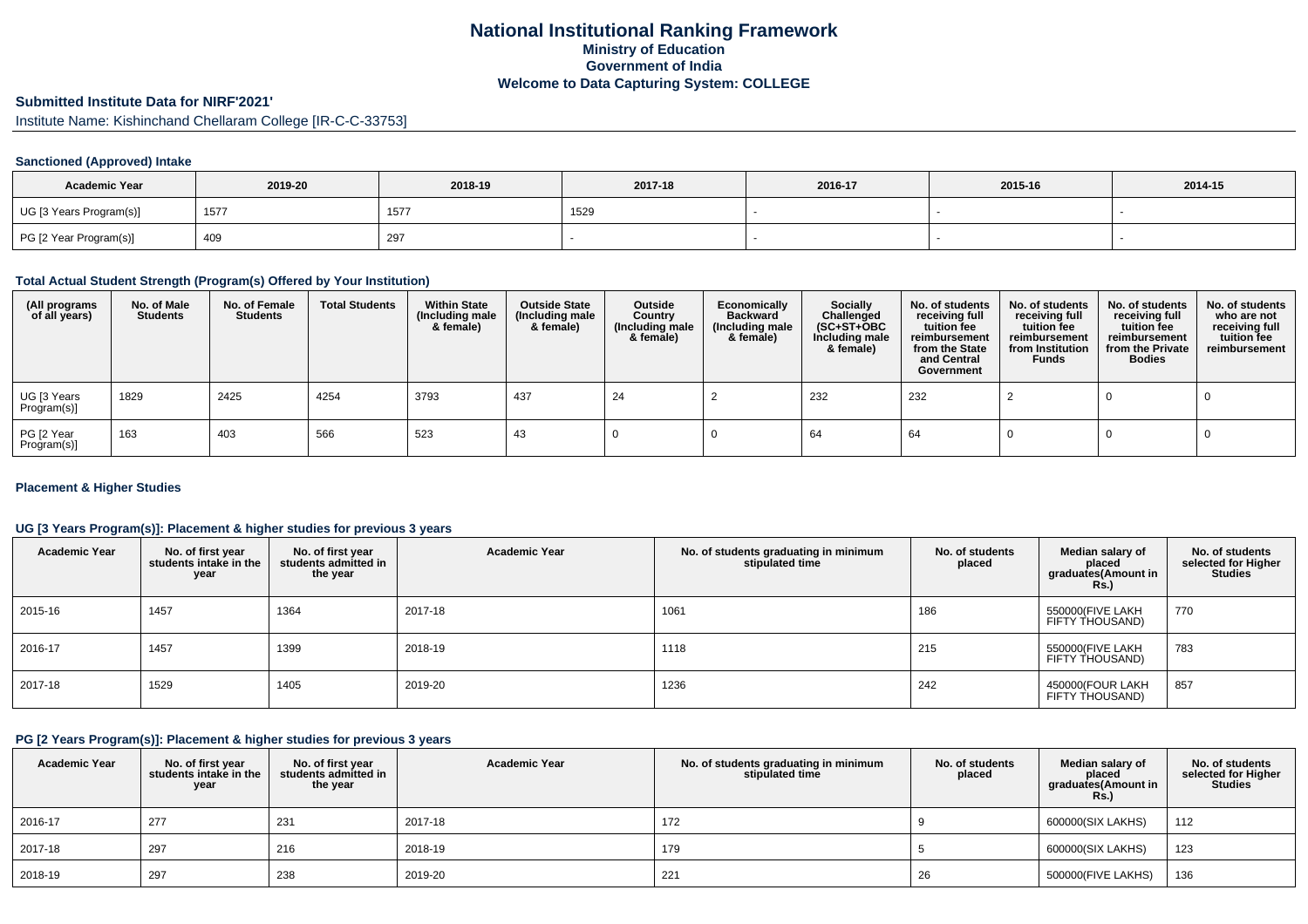#### **Financial Resources: Utilised Amount for the Capital expenditure for previous 3 years**

| <b>Academic Year</b>                                                                                 | 2019-20                                                            | 2018-19                                                            | 2017-18                                               |  |  |  |  |  |  |  |  |
|------------------------------------------------------------------------------------------------------|--------------------------------------------------------------------|--------------------------------------------------------------------|-------------------------------------------------------|--|--|--|--|--|--|--|--|
|                                                                                                      | <b>Utilised Amount</b>                                             | <b>Utilised Amount</b>                                             | <b>Utilised Amount</b>                                |  |  |  |  |  |  |  |  |
| Annual Capital Expenditure on Academic Activities and Resources (excluding expenditure on buildings) |                                                                    |                                                                    |                                                       |  |  |  |  |  |  |  |  |
| Library                                                                                              | 600208 (Six Lakh Two Hundred Eight)                                | 204805 (Two Lakh Four Thousand Eight Hundred Five)                 | 181201 (One Lakh Eighty One Thousand Two Hundred One) |  |  |  |  |  |  |  |  |
| New Equipment for Laboratories                                                                       | 4404687 (Forty four Lakh Four Thousand Six Hundred Eighty<br>Seven | 6965014 (Sixty Nine Lakh Sixty Five Thousand Fourteen)             | 3183040 (Thirty One Lakh Eighty Three Thousand Forty) |  |  |  |  |  |  |  |  |
| Other expenditure on creation of Capital Assets (excluding<br>expenditure on Land and Building)      | 560522 (Five Lakh Sixty thousand Five Hundred twenty two)          | 428131 (Four Lakh Twenty Eight Thousand One Hundred<br>Thirty One) | 78166 (Seventy Eight Thousand One Hundred Sixty Six)  |  |  |  |  |  |  |  |  |

#### **Financial Resources: Utilised Amount for the Operational expenditure for previous 3 years**

| <b>Academic Year</b>                                                                                                                                                                            | 2019-20                                                                                   | 2018-19                                                                                   | 2017-18                                                                             |  |
|-------------------------------------------------------------------------------------------------------------------------------------------------------------------------------------------------|-------------------------------------------------------------------------------------------|-------------------------------------------------------------------------------------------|-------------------------------------------------------------------------------------|--|
|                                                                                                                                                                                                 | <b>Utilised Amount</b>                                                                    | <b>Utilised Amount</b>                                                                    | <b>Utilised Amount</b>                                                              |  |
|                                                                                                                                                                                                 |                                                                                           | <b>Annual Operational Expenditure</b>                                                     |                                                                                     |  |
| Salaries (Teaching and Non Teaching staff)                                                                                                                                                      | 168244721 (Sixteen Crore Eighty Two Lakh Forty Four<br>Thousand Seven Hundred Twenty One) | 118198294 (Eleven Crore Eighty One Lakh Ninety Eight<br>Thousand Two Hundred Ninety Four) | 122307718 (Twelve Crore Twenty Three Lakh Seven<br>Thousand Seven Hundred Eighteen) |  |
| Maintenance of Academic Infrastructure or consumables and<br>other running expenditures (excluding maintenance of hostels<br>and allied services, rent of the building, depreciation cost, etc) | 27366814 (Two Crore Seventy Three Lakh Sixty Six Thousand<br>Eight Hundred Fourteen)      | 10754228 (One Crore Seven Lakh Fifty Four Thousand Two<br>Hundred Twenty Eight)           | 11705421 (One Crore Seventeen Lakh Five Thousand Four<br>Hundred Twenty One)        |  |
| Seminars/Conferences/Workshops                                                                                                                                                                  | 903720 (Nine Lakh Three Thousand Seven Hundred Twenty)                                    | 148087 (One Lakh Forty Eight Thousand Eighty Seven)                                       | 167301 (One Lakh Sixty Seven Thousand Three Hundred One                             |  |

# **PCS Facilities: Facilities of physically challenged students**

| 1. Do your institution buildings have Lifts/Ramps?                                                                                                        | Yes, more than 80% of the buildings |
|-----------------------------------------------------------------------------------------------------------------------------------------------------------|-------------------------------------|
| 2. Do your institution have provision for walking aids, includingwheelchairs and transportation from one building to another for<br>handicapped students? | Yes                                 |
| 3. Do your institution buildings have specially designed toilets for handicapped students?                                                                | Yes, more than 80% of the buildings |

# **Faculty Details**

| Srno           | Name                                   | Age | <b>Designation</b>                                  | Gender | Qualification | <b>Experience (In</b><br>Months) | <b>Is Associated</b><br><b>Last Year</b> | <b>Currently</b><br>working with<br>institution? | <b>Joining Date</b> | <b>Leaving Date</b>      | <b>Association type</b> |
|----------------|----------------------------------------|-----|-----------------------------------------------------|--------|---------------|----------------------------------|------------------------------------------|--------------------------------------------------|---------------------|--------------------------|-------------------------|
|                | Dr Mrs Hemlata<br>Kapil Bagla          | 50  | Dean / Principal /<br>Director / Vice<br>Chancellor | Female | Ph.D          | 348                              | Yes                                      | Yes                                              | 19-06-1991          | $\sim$                   | Regular                 |
| 2              | Dr Vijay Vishnu<br>Dabholkar           | 54  | Professor                                           | Male   | Ph.D          | 336                              | Yes                                      | Yes                                              | 24-06-1992          | $\overline{\phantom{a}}$ | Regular                 |
| 3              | Mrs Anita Ravi<br>Kizhakkumari         | 52  | Associate<br>Professor                              | Female | M.Sc.         | 348                              | Yes                                      | Yes                                              | 15-11-1990          | $\sim$                   | Regular                 |
| $\overline{4}$ | Mr Shailendra<br>Shyambahadur<br>Singh | 52  | Associate<br>Professor                              | Male   | M.Sc.         | 348                              | Yes                                      | Yes                                              | 07-08-1991          | $\sim$                   | Regular                 |
| 5              | Dr Mrs Sheela<br>Mahesh Valecha        | 59  | Associate<br>Professor                              | Female | Ph.D          | 348                              | Yes                                      | Yes                                              | 08-08-1991          | $\sim$                   | Regular                 |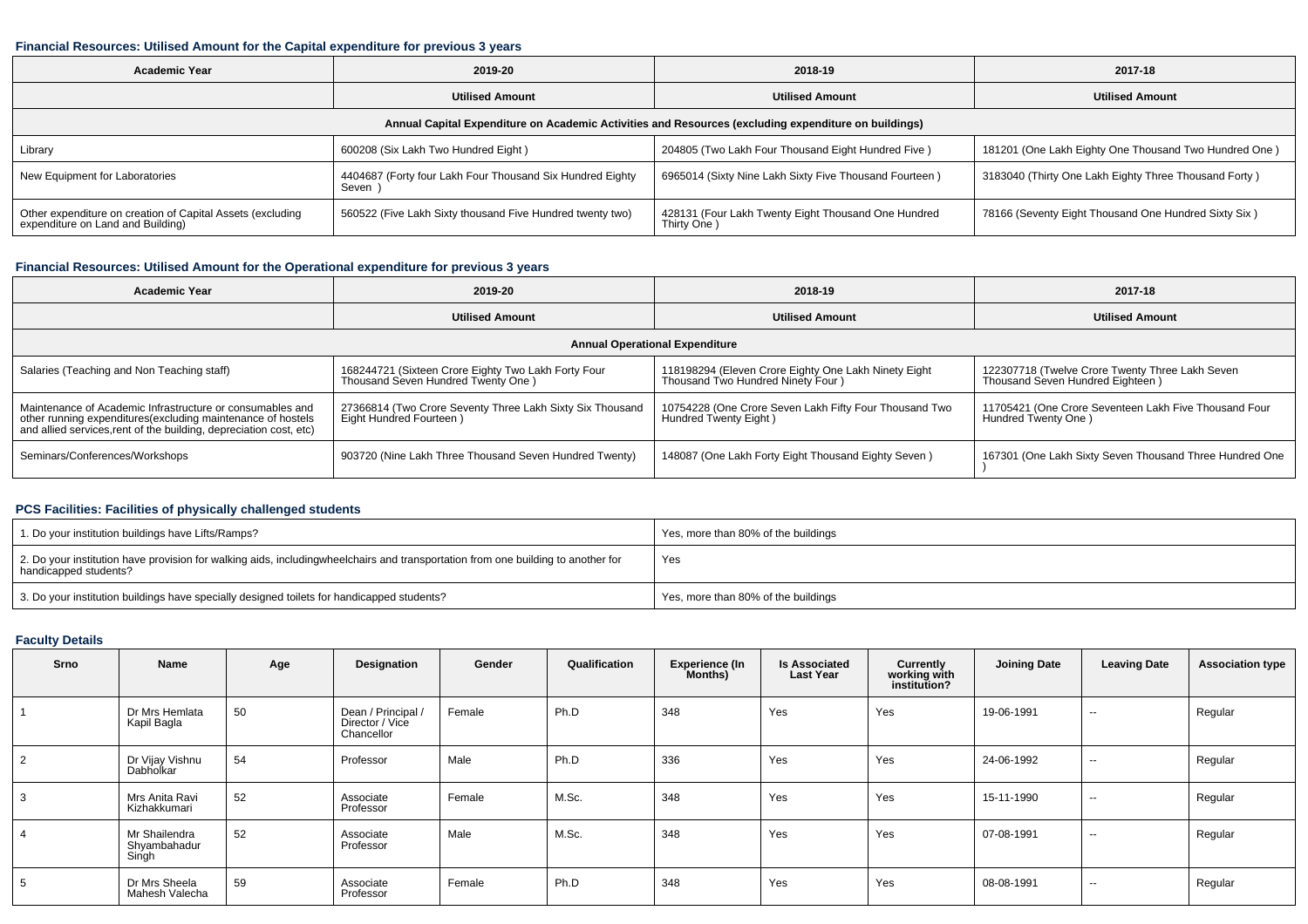| 6              | Dr Mrs Sagarika<br>Vivek Damle               | 53 | Associate<br>Professor | Female | Ph.D       | 336 | Yes | Yes | 23-06-1992 | $\overline{\phantom{a}}$ | Regular |
|----------------|----------------------------------------------|----|------------------------|--------|------------|-----|-----|-----|------------|--------------------------|---------|
| $\overline{7}$ | Mr Justin Maria<br>Nayagam                   | 57 | Associate<br>Professor | Male   | <b>SET</b> | 324 | Yes | Yes | 30-06-1993 | $\overline{\phantom{a}}$ | Regular |
| 8              | Dr Mrs Nivedita<br>Narsing Rao               | 50 | Associate<br>Professor | Female | Ph.D       | 324 | Yes | Yes | 26-08-1993 | $\overline{\phantom{a}}$ | Regular |
| 9              | Mrs Usha V V<br>Hemasundar<br>Gollakota      | 51 | Associate<br>Professor | Female | <b>SET</b> | 300 | Yes | Yes | 01-07-1995 | $\overline{\phantom{a}}$ | Regular |
| 10             | Dr Mrs Sunetra<br>Rajendra<br>Chaudhari      | 56 | Associate<br>Professor | Female | Ph.D       | 300 | Yes | Yes | 27-07-1995 | $\overline{a}$           | Regular |
| 11             | Dr Ms Asha<br>Angnamal Jindal                | 51 | Associate<br>Professor | Female | Ph.D       | 300 | Yes | Yes | 04-10-1995 | --                       | Regular |
| 12             | Dr Pankit Suresh<br>Gandhi                   | 47 | Associate<br>Professor | Male   | Ph.D       | 295 | Yes | Yes | 13-11-1995 | --                       | Regular |
| 13             | Dr Mrs Tejashree<br>Vinayak Shanbhag         | 52 | Assistant<br>Professor | Female | Ph.D       | 300 | Yes | Yes | 14-11-1995 | --                       | Regular |
| 14             | Mrs Beena<br>Kamalavijayan                   | 59 | Other                  | Female | <b>SET</b> | 298 | Yes | Yes | 02-01-1996 | --                       | Regular |
| 15             | Mr Smarajit<br>Dinesh Padhi                  | 56 | Assistant<br>Professor | Male   | <b>NET</b> | 276 | Yes | Yes | 16-06-1997 | --                       | Regular |
| 16             | Dr Ravikiran<br>Ramanand Garje               | 48 | Associate<br>Professor | Male   | Ph.D       | 276 | Yes | Yes | 01-07-1997 | --                       | Regular |
| 17             | Dr Mrs Sandhya<br>Ramchandran Iyer           | 55 | Associate<br>Professor | Male   | Ph.D       | 384 | Yes | Yes | 20-06-1988 | --                       | Regular |
| 18             | Dr Mrs Nandini<br>Indranil Sengupta          | 47 | Associate<br>Professor | Female | Ph.D       | 252 | Yes | Yes | 25-11-1999 | --                       | Regular |
| 19             | Dr Mrs Leena<br>Sibasish<br>Mohapatra Pujari | 48 | Associate<br>Professor | Female | Ph.D       | 252 | Yes | Yes | 29-11-1999 | --                       | Regular |
| 20             | Mrs Saradha<br>Balasubramanian               | 44 | Assistant<br>Professor | Female | <b>SET</b> | 244 | Yes | Yes | 01-12-1999 | --                       | Regular |
| 21             | Dr Ms Shaila<br>Manunath Wagle               | 48 | Associate<br>Professor | Female | Ph.D       | 228 | Yes | Yes | 16-07-2001 | $\sim$                   | Regular |
| 22             | Mr Karun<br>Ghansham Sodah                   | 51 | Assistant<br>Professor | Male   | <b>NET</b> | 228 | Yes | Yes | 06-01-1998 | --                       | Regular |
| 23             | Ms Veena<br>Vasanth Kumar                    | 43 | Assistant<br>Professor | Female | <b>NET</b> | 216 | Yes | Yes | 20-06-2002 | --                       | Regular |
| 24             | Ms Kavita<br>Kandathil Peter                 | 49 | Associate<br>Professor | Female | <b>SET</b> | 276 | Yes | Yes | 01-08-2002 | --                       | Regular |
| 25             | Dr Mrs Sejal Jitesh<br>Rathod                | 43 | Assistant<br>Professor | Female | Ph.D       | 204 | Yes | Yes | 01-07-2003 | $\overline{\phantom{a}}$ | Regular |
| 26             | Dr Satish Shridhar<br>Kolte                  | 53 | Assistant<br>Professor | Male   | Ph.D       | 192 | Yes | Yes | 14-06-2004 | $\overline{\phantom{a}}$ | Regular |
| 27             | Dr Mrs Shalini Anil<br>Rai                   | 45 | Assistant<br>Professor | Female | Ph.D       | 192 | Yes | Yes | 16-04-2004 | $\overline{\phantom{a}}$ | Regular |
| 28             | Dr Mrs Rakhi<br>Ashok Mehta                  | 48 | Associate<br>Professor | Female | <b>SET</b> | 192 | Yes | Yes | 17-06-2004 | $\overline{\phantom{a}}$ | Regular |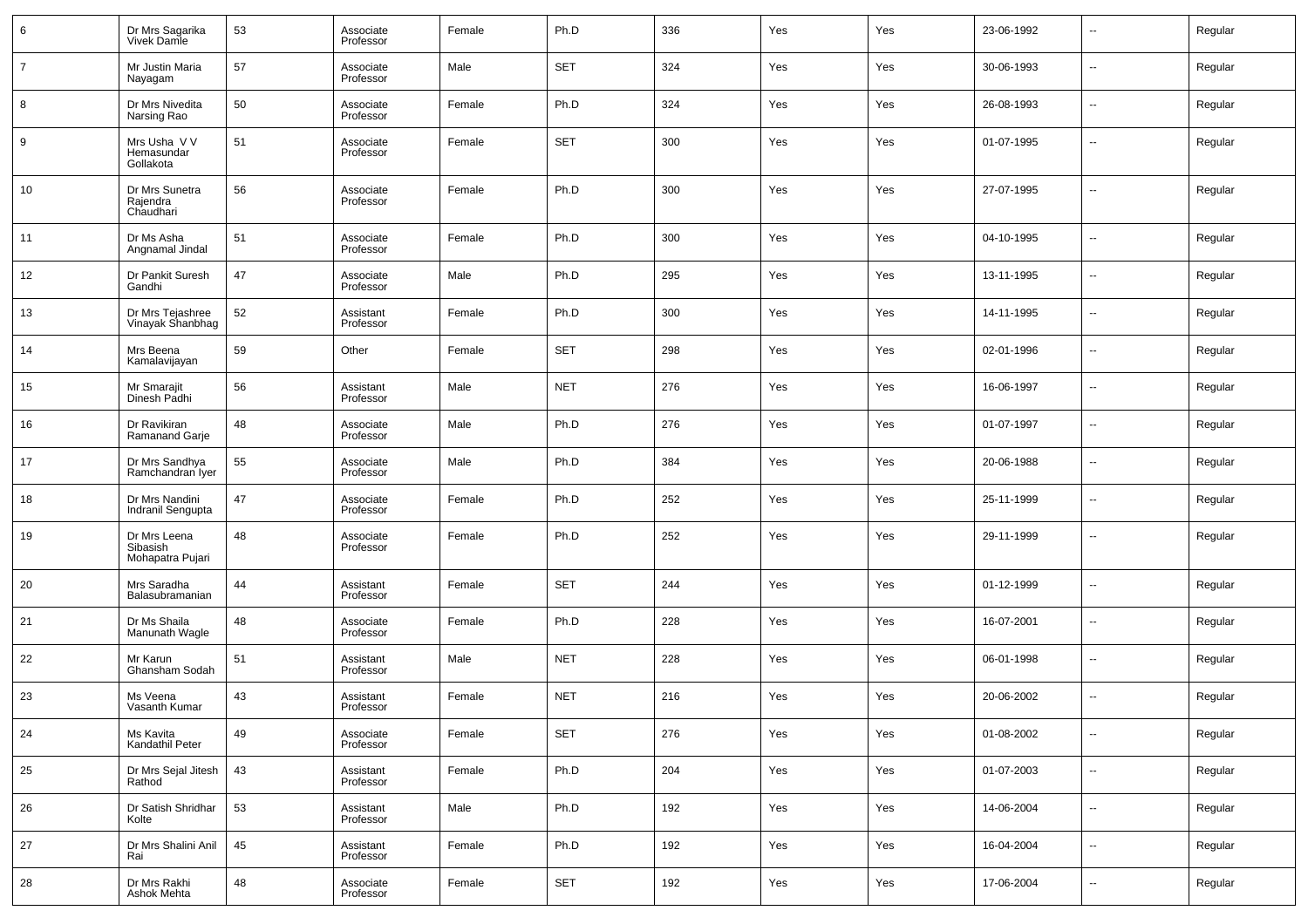| 29     | Mrs Kulvinder<br>Kaur Batth                | 38 | Assistant<br>Professor | Female | <b>SET</b> | 180 | Yes | Yes | 13-06-2005 | н.                       | Regular                |
|--------|--------------------------------------------|----|------------------------|--------|------------|-----|-----|-----|------------|--------------------------|------------------------|
| 30     | Dr Rajesh Ashok<br>Samant                  | 51 | Assistant<br>Professor | Male   | Ph.D       | 180 | Yes | Yes | 18-07-2005 | $\sim$                   | Regular                |
| 31     | Dr Mrs Yogita<br>Mangesh Shinde            | 47 | Assistant<br>Professor | Female | Ph.D       | 180 | Yes | Yes | 25-07-2005 | $\sim$                   | Regular                |
| 32     | Dr Ms Pratibha<br>Jinesh Shah              | 40 | Assistant<br>Professor | Female | Ph.D       | 180 | Yes | Yes | 26-06-2005 | $\sim$                   | Regular                |
| 33     | Dr Mrs Shalini R<br>Sinha                  | 52 | Assistant<br>Professor | Female | Ph.D       | 372 | Yes | Yes | 12-06-2006 | $\sim$                   | Regular                |
| 34     | Dr Ms Hiral<br>Jaysukhlal Sheth            | 37 | Assistant<br>Professor | Female | Ph.D       | 152 | Yes | Yes | 01-12-2007 | $\sim$                   | Regular                |
| 35     | Dr Shyam<br>Ratankumar<br>Pakhare          | 38 | Assistant<br>Professor | Male   | <b>NET</b> | 144 | Yes | Yes | 19-09-2008 | $\overline{\phantom{a}}$ | Regular                |
| 36     | Mrs Mrunal<br>Mayuresh<br>Hardikar         | 36 | Assistant<br>Professor | Female | <b>SET</b> | 139 | Yes | Yes | 31-01-2009 | $\overline{\phantom{a}}$ | Regular                |
| 37     | Mrs Pratiksha<br>Maheshkumar<br>Kadam      | 34 | Assistant<br>Professor | Female | <b>NET</b> | 125 | Yes | Yes | 01-02-2010 | -−                       | Regular                |
| 38     | Dr Ms Aashu<br>Vajpai                      | 37 | Assistant<br>Professor | Female | Ph.D       | 120 | Yes | Yes | 14-06-2010 | $\overline{\phantom{a}}$ | Regular                |
| 39     | Dr Sakharam<br>Bhanudasrao<br>Muley        | 41 | Assistant<br>Professor | Male   | Ph.D       | 120 | Yes | Yes | 17-06-2010 | ⊶.                       | Regular                |
| 40     | Dr Mrs Jyotsana<br>Rajiv Pandey            | 41 | Assistant<br>Professor | Female | Ph.D       | 108 | Yes | Yes | 28-11-2011 | -−                       | Regular                |
| 41     | Dr Mrs Charulata<br>Avadhesh<br>Chaturvedi | 45 | Assistant<br>Professor | Female | Ph.D       | 103 | Yes | Yes | 02-01-2012 | $\overline{\phantom{a}}$ | Regular                |
| 42     | Mrs Mridula<br>Vikasdeep Gupta             | 41 | Assistant<br>Professor | Female | <b>NET</b> | 103 | Yes | Yes | 02-01-2012 | ⊶.                       | Regular                |
| 43     | Mrs Pooja Vikram<br>Soni                   | 35 | Assistant<br>Professor | Female | <b>NET</b> | 96  | Yes | Yes | 18-06-2012 | ⊶.                       | Regular                |
| 44     | Dr Mrs Suvarna<br>Ashutosh Sharma          | 46 | Assistant<br>Professor | Female | Ph.D       | 72  | Yes | Yes | 01-09-2014 | ⊷                        | Regular                |
| 45     | Ms Carvalho Jade<br>Charles                | 33 | Assistant<br>Professor | Female | <b>NET</b> | 60  | Yes | Yes | 11-06-2015 | ⊶.                       | Regular                |
| 46     | Mrs Shailaja<br>Janardan Rane              | 51 | Assistant<br>Professor | Female | M.Sc.      | 324 | Yes | Yes | 12-07-1993 | ⊶.                       | Regular                |
| $47\,$ | Mrs Shalini<br>Maheshgauri                 | 43 | Assistant<br>Professor | Female | M. Phil    | 252 | Yes | Yes | 09-07-1999 | $\sim$                   | Regular                |
| 48     | Ms Geeta Brijwani                          | 37 | Assistant<br>Professor | Female | M. Phil    | 192 | Yes | Yes | 07-07-2005 | $\sim$                   | Regular                |
| 49     | Mr Narendra<br>Maurya                      | 33 | Assistant<br>Professor | Male   | M.Sc.      | 53  | Yes | Yes | 02-01-2016 | $\sim$                   | Adhoc /<br>Contractual |
| $50\,$ | Mrs Beena<br>Karutharan S                  | 47 | Assistant<br>Professor | Female | M.E.       | 18  | Yes | Yes | 15-10-2018 | ⊷                        | Adhoc /<br>Contractual |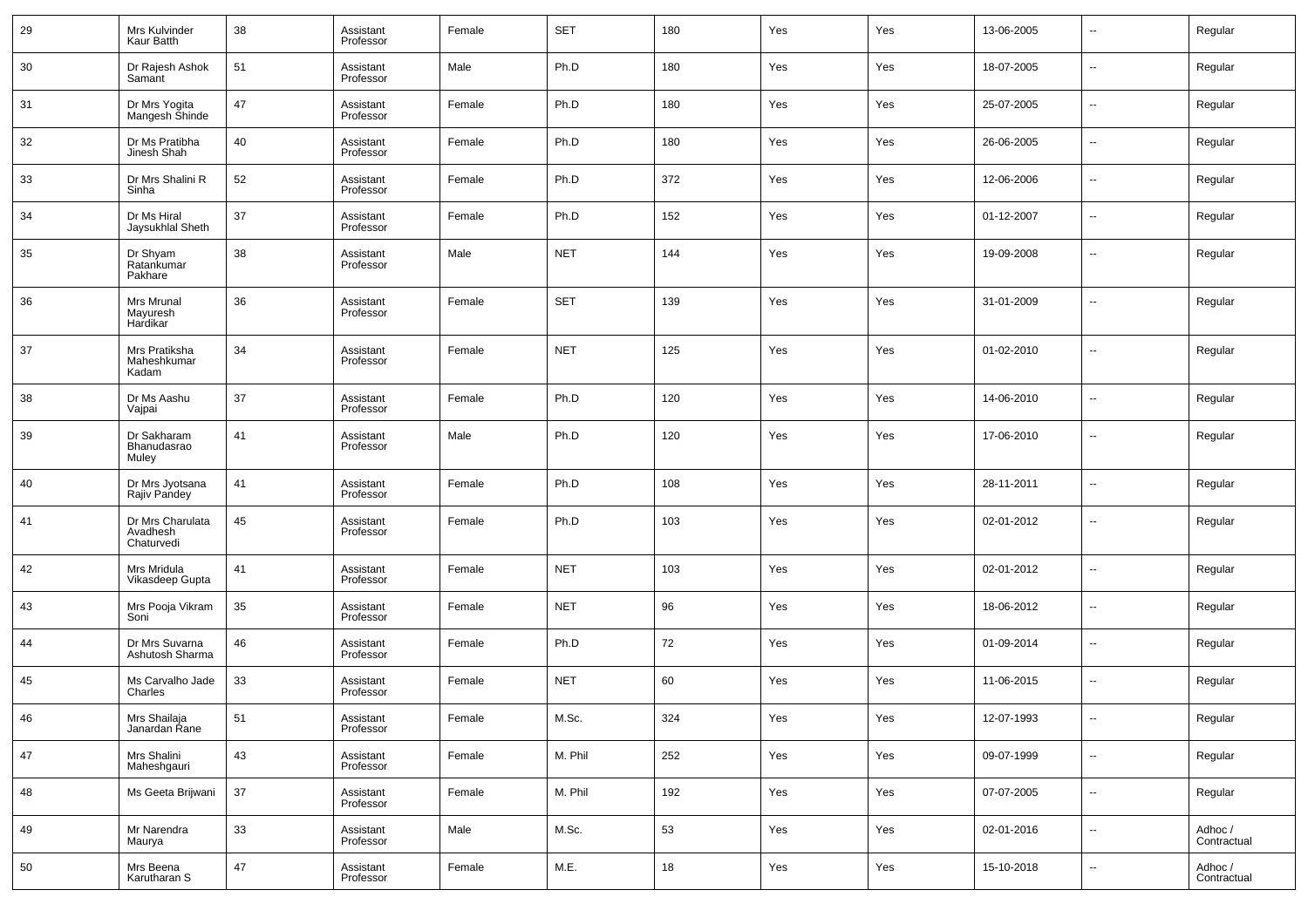| 51 | Ms Rakhi O Gupta                  | 48 | Assistant<br>Professor | Female | M.E.                          | 132    | Yes | Yes | 23-06-2008 | $\overline{\phantom{a}}$ | Regular                |
|----|-----------------------------------|----|------------------------|--------|-------------------------------|--------|-----|-----|------------|--------------------------|------------------------|
| 52 | Ms Pragati<br>Thawani             | 36 | Assistant<br>Professor | Female | M. Phil                       | 156    | Yes | Yes | 12-06-2006 | $\overline{\phantom{a}}$ | Regular                |
| 53 | Ms Neha Patel                     | 35 | Assistant<br>Professor | Female | M.Sc.                         | 120    | Yes | Yes | 12-06-2009 | $\overline{\phantom{a}}$ | Regular                |
| 54 | Ms Sandhya<br>Bhavsar             | 52 | Assistant<br>Professor | Female | M.E.                          | 48     | Yes | Yes | 17-10-2018 | $\overline{\phantom{a}}$ | Regular                |
| 55 | Ms Ritika Pathak                  | 33 | Assistant<br>Professor | Female | <b>NET</b>                    | 99     | Yes | Yes | 21-11-2011 | $\overline{\phantom{a}}$ | Regular                |
| 56 | Ms Tanzila Khan                   | 31 | Assistant<br>Professor | Female | <b>NET</b>                    | 75     | Yes | Yes | 07-09-2013 | $\overline{\phantom{a}}$ | Regular                |
| 57 | Ms Farheen Khan                   | 28 | Assistant<br>Professor | Female | <b>NET</b>                    | 24     | Yes | Yes | 04-12-2017 | $\overline{\phantom{a}}$ | Regular                |
| 58 | Ms Stuti Aggarwal                 | 40 | Assistant<br>Professor | Female | <b>NET</b>                    | 19     | Yes | Yes | 18-06-2018 | $\overline{\phantom{a}}$ | Regular                |
| 59 | Ms Khushnuma<br>Tata              | 27 | Assistant<br>Professor | Female | M.COM                         | 22     | Yes | Yes | 06-08-2018 | $\overline{\phantom{a}}$ | Visiting               |
| 60 | Ayushi Sharma                     | 31 | Assistant<br>Professor | Female | M.A                           | 24     | Yes | Yes | 09-07-2018 | $\overline{\phantom{a}}$ | Visiting               |
| 61 | Sharvari Jadhav                   | 26 | Assistant<br>Professor | Female | M.A                           | 36     | Yes | Yes | 03-07-2017 | $\overline{\phantom{a}}$ | Visiting               |
| 62 | Vama Shah                         | 28 | Assistant<br>Professor | Female | M.A                           | 19     | Yes | Yes | 03-12-2018 | $\overline{\phantom{a}}$ | Visiting               |
| 63 | Mr Pratik Jani                    | 29 | Assistant<br>Professor | Male   | M.COM                         | 72     | Yes | Yes | 13-06-2014 | $\overline{\phantom{a}}$ | Visiting               |
| 64 | Manoj Jaswant<br>Jain             | 30 | Assistant<br>Professor | Male   | <b>LLB</b>                    | 31     | Yes | Yes | 04-12-2017 | $\overline{\phantom{a}}$ | Visiting               |
| 65 | Rajesh B<br>Tendulkar             | 46 | Assistant<br>Professor | Male   | M.A                           | 43     | Yes | Yes | 04-12-2016 | $\overline{\phantom{a}}$ | Visiting               |
| 66 | Mrs Rajitha Satish                | 34 | Assistant<br>Professor | Female | M.Sc.(Microbiolog<br>y)       | 43     | Yes | Yes | 05-07-2016 | $\overline{\phantom{a}}$ | Regular                |
| 67 | Ms Priyanka<br>yadav              | 26 | Assistant<br>Professor | Female | M.Sc.(Microbiolog<br>y)       | 17     | Yes | Yes | 09-08-2018 | $\overline{\phantom{a}}$ | Regular                |
| 68 | Ms Prachi Bhatia                  | 28 | Assistant<br>Professor | Female | M.Sc.(Microbiolog<br>y)       | 25     | Yes | Yes | 11-06-2018 | $\overline{\phantom{a}}$ | Visiting               |
| 69 | Ms Hajra AS<br>Gupta <sup>-</sup> | 26 | Assistant<br>Professor | Female | M.Sc.(Microbiolog<br><b>y</b> | 13     | Yes | Yes | 08-01-2019 | $\overline{\phantom{a}}$ | Regular                |
| 70 | Ms Richa Shah                     | 27 | Assistant<br>Professor | Female | M.Sc.(Microbiolog<br>y)       | 29     | Yes | Yes | 20-02-2018 | $\sim$                   | Visiting               |
| 71 | Ms Neha Manoti                    | 25 | Assistant<br>Professor | Female | M.Sc.                         | 25     | Yes | Yes | 15-07-2019 | $\overline{\phantom{a}}$ | Regular                |
| 72 | Tahir Mohd Salim<br>Rajgoli       | 33 | Assistant<br>Professor | Male   | M.Sc.                         | $20\,$ | Yes | Yes | 11-10-2018 | $\sim$                   | Adhoc /<br>Contractual |
| 73 | Nilesh Bakelal<br>Dubey           | 41 | Other                  | Male   | M.Sc.                         | 15     | Yes | Yes | 01-05-2019 | $\sim$                   | Adhoc /<br>Contractual |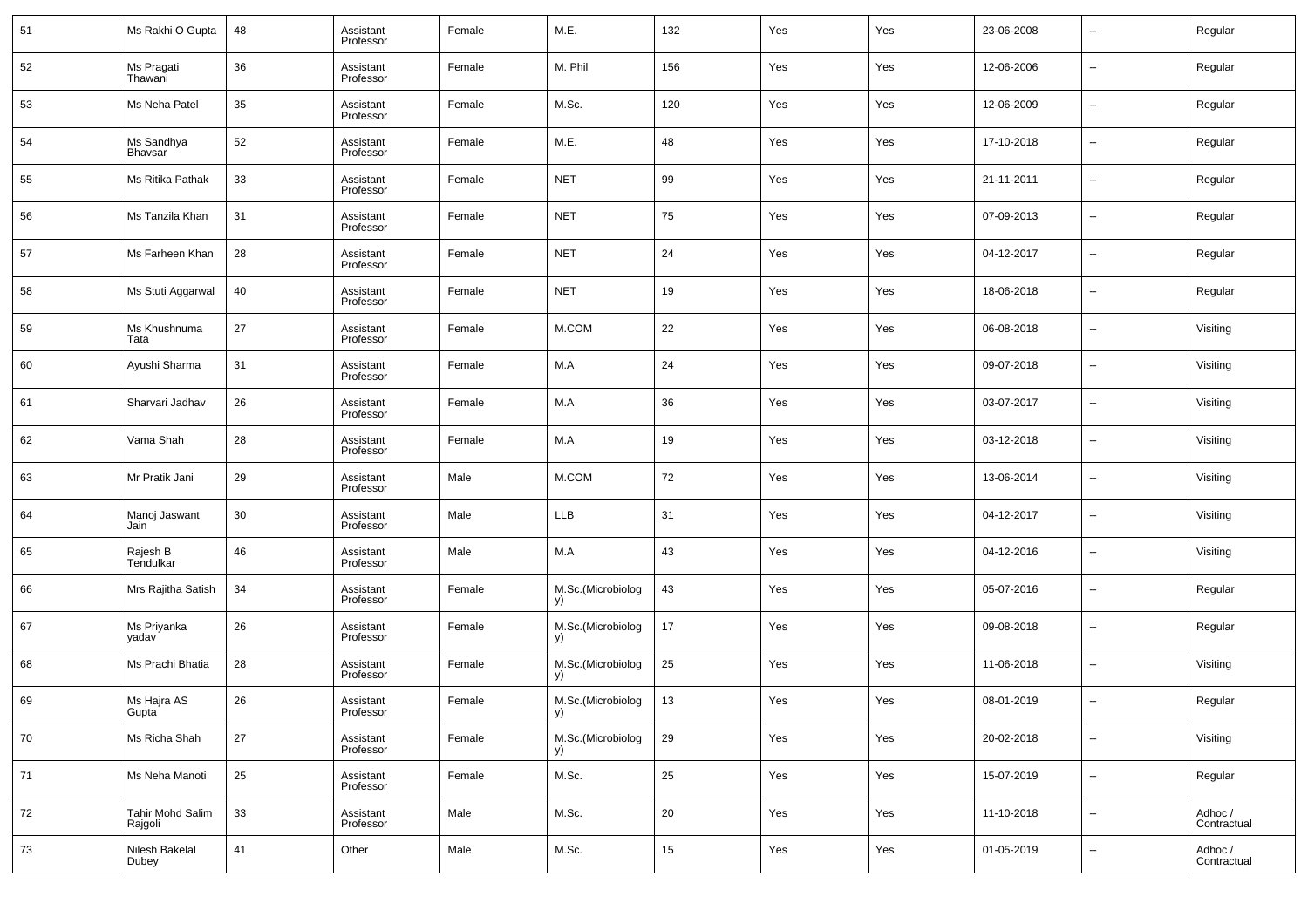| 74 | <b>DEEPIKA JAIN</b>                 | 28 | Assistant<br>Professor | Female | M.Sc.   | 12             | Yes | Yes | 06-06-2019 | $\overline{\phantom{a}}$ | Adhoc /<br>Contractual |
|----|-------------------------------------|----|------------------------|--------|---------|----------------|-----|-----|------------|--------------------------|------------------------|
| 75 | Ambica P Motwani                    | 23 | Assistant<br>Professor | Female | M.A     | 15             | Yes | Yes | 06-08-2019 | $\overline{\phantom{a}}$ | Visiting               |
| 76 | Chinmayee<br>Mahadik                | 30 | Assistant<br>Professor | Female | M.Sc.   | 25             | No  | Yes | 17-02-2020 | $\overline{\phantom{a}}$ | Regular                |
| 77 | Shridhar Naik                       | 63 | Assistant<br>Professor | Male   | M.A     | 456            | Yes | Yes | 01-06-2016 | --                       | Visiting               |
| 78 | Priyanka Chataule                   | 33 | Assistant<br>Professor | Female | M.Sc.   | 24             | Yes | Yes | 13-08-2019 | --                       | Adhoc /<br>Contractual |
| 79 | Anjali Vijay Sutar                  | 25 | Assistant<br>Professor | Female | M.Sc.   | 18             | Yes | Yes | 13-08-2019 | --                       | Adhoc /<br>Contractual |
| 80 | Pranali Manikeri                    | 27 | Assistant<br>Professor | Female | M.A     | 44             | Yes | Yes | 19-08-2020 | $\overline{\phantom{a}}$ | Visiting               |
| 81 | Vani Zaveri                         | 25 | Assistant<br>Professor | Female | M.A     | 26             | Yes | Yes | 08-01-2020 | --                       | Adhoc /<br>Contractual |
| 82 | Rashmi Patil                        | 24 | Assistant<br>Professor | Female | M.Sc.   | $\overline{7}$ | Yes | Yes | 19-11-2020 | --                       | Adhoc /<br>Contractual |
| 83 | Naveen Pahuja                       | 26 | Assistant<br>Professor | Male   | M.Tech  | 33             | Yes | Yes | 01-07-2019 | $\overline{\phantom{a}}$ | Visiting               |
| 84 | Sabika Batliwala                    | 30 | Assistant<br>Professor | Female | M.Sc.   | 79             | Yes | Yes | 08-07-2019 | --                       | Visiting               |
| 85 | Riti Chawla                         | 30 | Assistant<br>Professor | Female | M.A     | 24             | Yes | Yes | 20-06-2019 | $\overline{\phantom{a}}$ | Visiting               |
| 86 | Dr Amol Joglekar                    | 37 | Assistant<br>Professor | Male   | Ph.D    | 170            | Yes | Yes | 01-02-2019 | $\overline{\phantom{a}}$ | Visiting               |
| 87 | Mr Kailash<br>Chandak               | 60 | Associate<br>Professor | Male   | C.S.    | 348            | Yes | No  | 13-08-1990 | 31-05-2020               | Regular                |
| 88 | SHUBHAM<br><b>NIPHADKAR</b>         | 24 | Assistant<br>Professor | Male   | M.Sc.   | 24             | Yes | No  | 13-07-2018 | 30-06-2020               | Adhoc /<br>Contractual |
| 89 | Nikita Hiwalkar                     | 23 | Assistant<br>Professor | Female | M.A     | 21             | Yes | Yes | 06-06-2019 | $\overline{\phantom{a}}$ | Adhoc /<br>Contractual |
| 90 | Vruttant<br>Manwatkar               | 31 | Assistant<br>Professor | Male   | Ph.D    | 18             | No  | Yes | 12-02-2020 | --                       | Adhoc /<br>Contractual |
| 91 | Mayuresh Joshi                      | 32 | Assistant<br>Professor | Male   | Ph.D    | 44             | No  | Yes | 15-11-2019 | --                       | Regular                |
| 92 | Srinivasrao<br>Challapalli          | 48 | Assistant<br>Professor | Male   | M.COM   | 309            | Yes | Yes | 28-07-2020 | $\overline{\phantom{a}}$ | Adhoc /<br>Contractual |
| 93 | Mrs Susama<br>Pradeepkumar<br>Panda | 60 | Associate<br>Professor | Female | M. Phil | 348            | Yes | No  | 19-06-1991 | 30-06-2020               | Regular                |
| 94 | Dr Mrs Archana<br>Hemant Thite      | 60 | Assistant<br>Professor | Female | Ph.D    | 137            | Yes | No  | 03-01-2009 | 30-09-2019               | Regular                |
| 95 | Gaurav Ganesh<br>Bingi              | 25 | Assistant<br>Professor | Male   | M.Sc.   | 24             | Yes | Yes | 27-08-2018 | $\sim$                   | Visiting               |
| 96 | Hina Chauhan                        | 24 | Other                  | Female | M.Sc.   | 22             | Yes | Yes | 12-07-2020 | $\overline{\phantom{a}}$ | Visiting               |